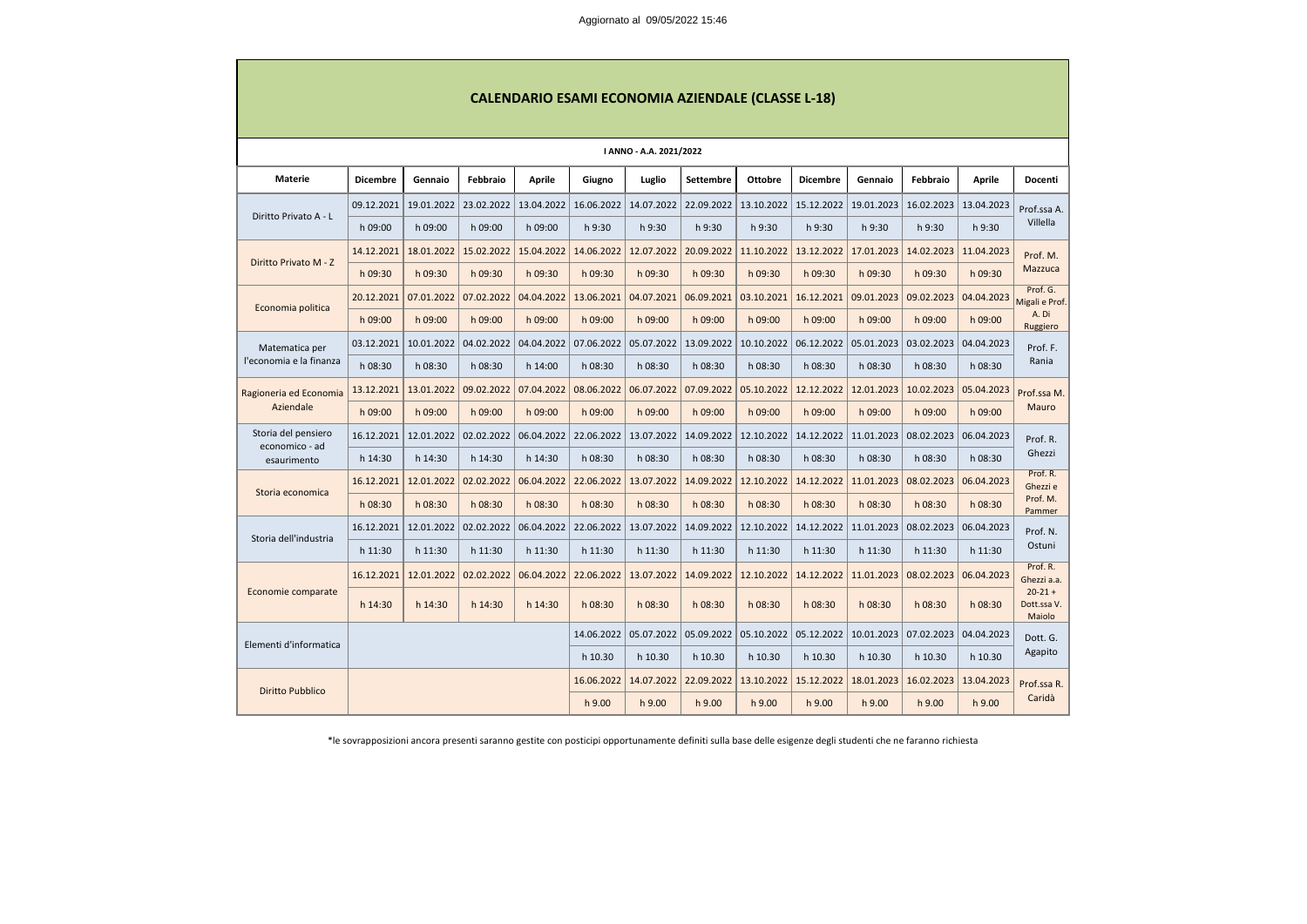|                                 |                 |            |            |               |            | <b>CALENDARIO ESAMI ECONOMIA AZIENDALE (CLASSE L-18)</b> |            |                |                 |            |            |               |                                                |
|---------------------------------|-----------------|------------|------------|---------------|------------|----------------------------------------------------------|------------|----------------|-----------------|------------|------------|---------------|------------------------------------------------|
| II ANNO - A.A. 2021/2022        |                 |            |            |               |            |                                                          |            |                |                 |            |            |               |                                                |
| Materie                         | <b>Dicembre</b> | Gennaio    | Febbraio   | <b>Aprile</b> | Giugno     | Luglio                                                   | Settembre  | <b>Ottobre</b> | <b>Dicembre</b> | Gennaio    | Febbraio   | <b>Aprile</b> | Docenti                                        |
| <b>Bilancio</b>                 | 09.12.2021      | 10.01.2022 | 15.02.2022 | 11.04.2022    | 14.06.2022 | 13.07.2022                                               | 14.09.2022 | 11.10.2022     | 12.12.2022      | 11.01.2023 | 09.02.2023 | 12.04.2023    | Prof. F. Rubino<br>$a.a. 20-21 +$              |
|                                 | h 09:00         | h 09:00    | h 09:00    | h 09:00       | h 11:00    | h 11:00                                                  | h 11:00    | h 11:00        | h 11:00         | h 11:00    | h 11:00    | h 11:00       | Prof.ssa<br>Silvestri a.a.21-<br>22            |
| Diritto Amministrativo          | 16.12.2021      | 20.01.2022 | 25.02.2022 | 15.04.2022    | 20.06.2022 | 12.07.2022                                               | 15.09.2022 | 14.10.2022     | 19.12.2022      | 12.01.2023 | 20.02.2023 | 14.04.2023    | Dott.ssa S.                                    |
|                                 | h 11:00         | h 11:00    | h 11:00    | h 11:00       | h 09.30    | h 09.30                                                  | h 09.30    | h 09.30        | h 09.30         | h 09.30    | h 09.30    | h 09.30       | Gardini                                        |
| Diritto del mercato interno     | 16.12.2021      | 20.01.2022 | 25.02.2022 | 12.04.2022    | 07.06.2022 | 05.07.2022                                               | 13.09.2022 | 11.10.2022     | 13.12.2022      | 10.01.2023 | 07.02.2023 | 11.04.2023    | Prof.ssa P.<br>Mori a.a. 20-                   |
| europeo                         | h 11:00         | h 11:00    | h 11:00    | h 11:00       | h 09:30    | h 09:30                                                  | h 09:30    | h 09:30        | h 09:30         | h 09:30    | h 09:30    | h 09:30       | 21 + Dott. Ssa<br>A. Correra a.a.<br>$21 - 22$ |
| <b>Diritto Pubblico</b>         | 14.12.2021      | 18.01.2022 | 08.02.2022 | 12.04.2022    | 16.06.2022 | 14.07.2022                                               | 22.09.2022 | 13.10.2022     | 15.12.2022      | 18.01.2023 | 16.02.2023 | 13.04.2023    | Prof.ssa R.<br>Caridà                          |
|                                 | $h$ 09:00       | h 09:00    | h 09:00    | h 09:00       | h 09:00    | h 09:00                                                  | h 09:00    | h 09:00        | h 09:00         | h 09:00    | h 09:00    | h 09:00       |                                                |
| Gestione dell'innovazione       | 16.12.2021      | 20.01.2022 | 17.02.2022 | 07.04.2022    | 07.06.2022 | 07.07.2022                                               | 08.09.2022 | 06.10.2022     | 06.12.2022      | 12.01.2023 | 08.02.2023 | 04.04.2023    | Dott.ssa A.<br>Caridà                          |
|                                 | h 09:00         | h 09:00    | h 09:00    | h 09:00       | h 9:30     | h 9:30                                                   | h 9:30     | h 9:30         | h 9:30          | h 9:30     | h 9:30     | h 9:30        |                                                |
| Macroeconomia e Politica        | 14.12.2021      | 12.01.2022 | 16.02.2022 | 06.04.2022    | 08.06.2022 | 06.07.2022                                               | 07.09.2022 | 04.10.2022     | 13.12.2022      | 17.01.2023 | 15.02.2023 | 05.04.2023    | Prof. V.<br>Daniele                            |
| economica                       | h 09:00         | h 09:00    | h 09:00    | h 09:00       | h 10:00    | h 10:00                                                  | h 10:00    | h 10:00        | h 10:00         | h 10:00    | h 10:00    | h 10:00       |                                                |
| Organizzazione aziendale        | 15.12.2021      | 11.01.2022 | 09.02.2022 | 05.04.2022    | 15.06.2022 | 11.07.2022                                               | 20.09.2022 | 10.10.2022     | 14.12.2022      | 12.01.2023 | 13.02.2023 | 11.04.2023    | Dott.ssa M.<br>Ventura                         |
|                                 | h 09:00         | h 09:00    | h 09:00    | h 09:00       | h9:30      | h9:30                                                    | h9:30      | h9:30          | h 9:30          | h 9:30     | h 9:30     | h9:30         |                                                |
|                                 | 10.12.2021      | 13.01.2022 | 08.02.2022 | 14.04.2022    | 09.06.2022 | 04.07.2022                                               | 12.09.2022 | 12.10.2022     | 07.12.2022      | 04.01.2023 | 02.02.2023 | 03.04.2023    |                                                |
| Statistica                      | h 09:00         | h 09:00    | h 09:00    | h 09:00       | h 08:30    | h 08:30                                                  | h 08:30    | h 14:30        | h 08:30         | h 08:30    | h 08:30    | h 14:30       | Prof. F. Rania                                 |
| <b>Marketing</b>                | 14.12.2021      | 11.01.2022 | 04.02.2022 | 08.04.2022    | 06.06.2022 | 05.07.2022                                               | 07.09.2022 | 05.10.2022     | 05.12.2022      | 11.01.2023 | 07.02.2023 | 04.04.2023    | Prof.ssa M.<br>Melia a.a. 20-                  |
|                                 | h 10:00         | h 09:00    | h 09:00    | h 09:00       | h 9:30     | h 9:30                                                   | h 9:30     | h 9:30         | h 9:30          | h 9:30     | h 9:30     | h 9:30        | 21                                             |
| Marketing Intelligence          |                 |            |            |               | 06.06.2022 | 05.07.2022                                               | 07.09.2022 | 05.10.2022     | 05.12.2022      | 11.01.2023 | 07.02.2023 | 04.04.2023    | Dott.ssa A.                                    |
|                                 |                 |            |            |               | h 12.00    | h 12.00                                                  | h 12.00    | h 12.00        | h 12.00         | h 12.00    | h 12.00    | h 12.00       | Altimari                                       |
|                                 | 14.12.2021      | 12.01.2022 | 16.02.2022 | 13.04.2022    | 16.06.2022 | 14.07.2022                                               | 15.09.2022 | 20.10.2022     | 15.12.2022      | 19.01.2023 | 16.02.2023 | 06.04.2023    | Prof. M.<br>Trimarchi                          |
| Economia della cultura          | h 09:00         | h 09:00    | h 09:00    | h 09:00       | h 09:00    | h 09:00                                                  | h 09:00    | h 09:00        | h 09:00         | h 09:00    | h 09:00    | h 09:00       |                                                |
|                                 | 15.12.2021      | 19.01.2022 | 09.02.2022 | 13.04.2022    | 07.06.2022 | 06.07.2022                                               | 08.09.2022 | 06.10.2022     | 06.12.2022      | 12.01.2023 | 08.02.2023 | 04.04.2023    | Prof. Bo<br>Edvardsson A                       |
| <b>Total Quality Management</b> | h 09:00         | h 09:00    | h 09:00    | h 09:00       | h 9:30     | h 9:30                                                   | h 9:30     | h 9:30         | h 9:30          | h 9:30     | h 9:30     | h 9:30        | residuo                                        |

\*le sovrapposizioni ancora presenti saranno gestite con posticipi opportunamente definiti sulla base delle esigenze degli studenti che ne faranno richiesta